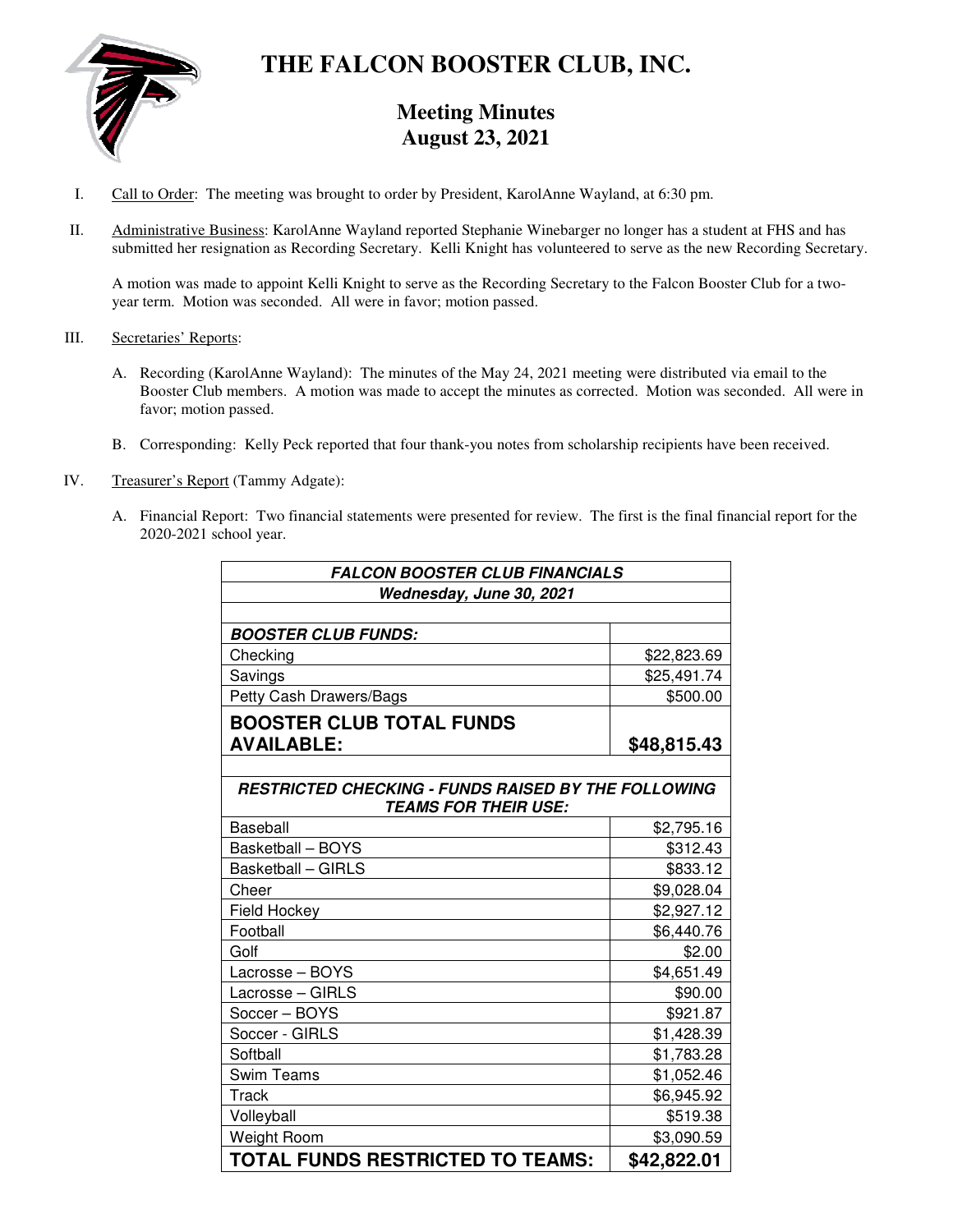## **ACCOUNTS FISCALLY MANAGED BY THE BOOSTER CLUB - THESE ARE NOT BOOSTER CLUB FUNDS**  Pat Georger Scholarship Trust **\$66,089.68**

| Roy A. Pool Jr. Scholarship Account | \$846.74             |  |  |
|-------------------------------------|----------------------|--|--|
|                                     |                      |  |  |
| <b>TOTAL ASSETS IN ALL ACCOUNTS</b> | $\vert$ \$158,573.86 |  |  |

A motion was made to accept the 2020-2021 Financial Report. Motion was seconded. All were in favor; motion passed. The second Financial Report presented is the Report as of August 23, 2021.

| <b>FALCON BOOSTER CLUB FINANCIALS</b>                                                      |              |  |  |  |
|--------------------------------------------------------------------------------------------|--------------|--|--|--|
| Monday, August 23, 2021                                                                    |              |  |  |  |
|                                                                                            |              |  |  |  |
| <b>BOOSTER CLUB FUNDS:</b>                                                                 |              |  |  |  |
| Checking                                                                                   | \$24,166.26  |  |  |  |
| Savings                                                                                    | \$25,493.73  |  |  |  |
| Petty Cash Drawers/Bags                                                                    | \$589.36     |  |  |  |
| <b>BOOSTER CLUB TOTAL FUNDS</b>                                                            |              |  |  |  |
| <b>AVAILABLE:</b>                                                                          | \$48,815.43  |  |  |  |
|                                                                                            |              |  |  |  |
| <b>RESTRICTED CHECKING - FUNDS RAISED BY THE FOLLOWING</b><br><b>TEAMS FOR THEIR USE:</b>  |              |  |  |  |
| <b>Baseball</b>                                                                            | \$2,442.12   |  |  |  |
| Basketball - BOYS                                                                          | \$1,942.05   |  |  |  |
| <b>Basketball - GIRLS</b>                                                                  | \$435.62     |  |  |  |
| Cheer                                                                                      | \$9,876.44   |  |  |  |
| Field Hockey                                                                               | \$819.12     |  |  |  |
| Football                                                                                   | \$5,710.91   |  |  |  |
| Golf                                                                                       | \$2.00       |  |  |  |
| Lacrosse - BOYS                                                                            | \$5,356.49   |  |  |  |
| Lacrosse - GIRLS                                                                           | \$240.00     |  |  |  |
| Soccer - BOYS                                                                              | \$971.87     |  |  |  |
| Soccer - GIRLS                                                                             | \$1,428.39   |  |  |  |
| Softball                                                                                   | \$1,783.28   |  |  |  |
| <b>Swim Teams</b>                                                                          | \$1,052.46   |  |  |  |
| Track                                                                                      | \$6,382.92   |  |  |  |
| <b>Training Room</b>                                                                       | \$150.00     |  |  |  |
| Volleyball                                                                                 | \$719.38     |  |  |  |
| Weight Room                                                                                | \$3,090.59   |  |  |  |
| Wrestling                                                                                  | \$200.00     |  |  |  |
| TOTAL FUNDS RESTRICTED TO TEAMS:                                                           | \$42,603.64  |  |  |  |
| Equity – Net Income                                                                        | \$1,433.99   |  |  |  |
| ACCOUNTS FISCALLY MANAGED BY THE BOOSTER CLUB -<br><b>THESE ARE NOT BOOSTER CLUB FUNDS</b> |              |  |  |  |
| Pat Georger Scholarship Trust                                                              | \$66,089.68  |  |  |  |
| Roy A. Pool Jr. Scholarship Account                                                        | \$846.81     |  |  |  |
| TOTAL ASSETS IN ALL ACCOUNTS                                                               | \$159,789.48 |  |  |  |

A motion was made to accept the August 23, 2021 Financials as presented. Motion was seconded. All were in favor; motion passed.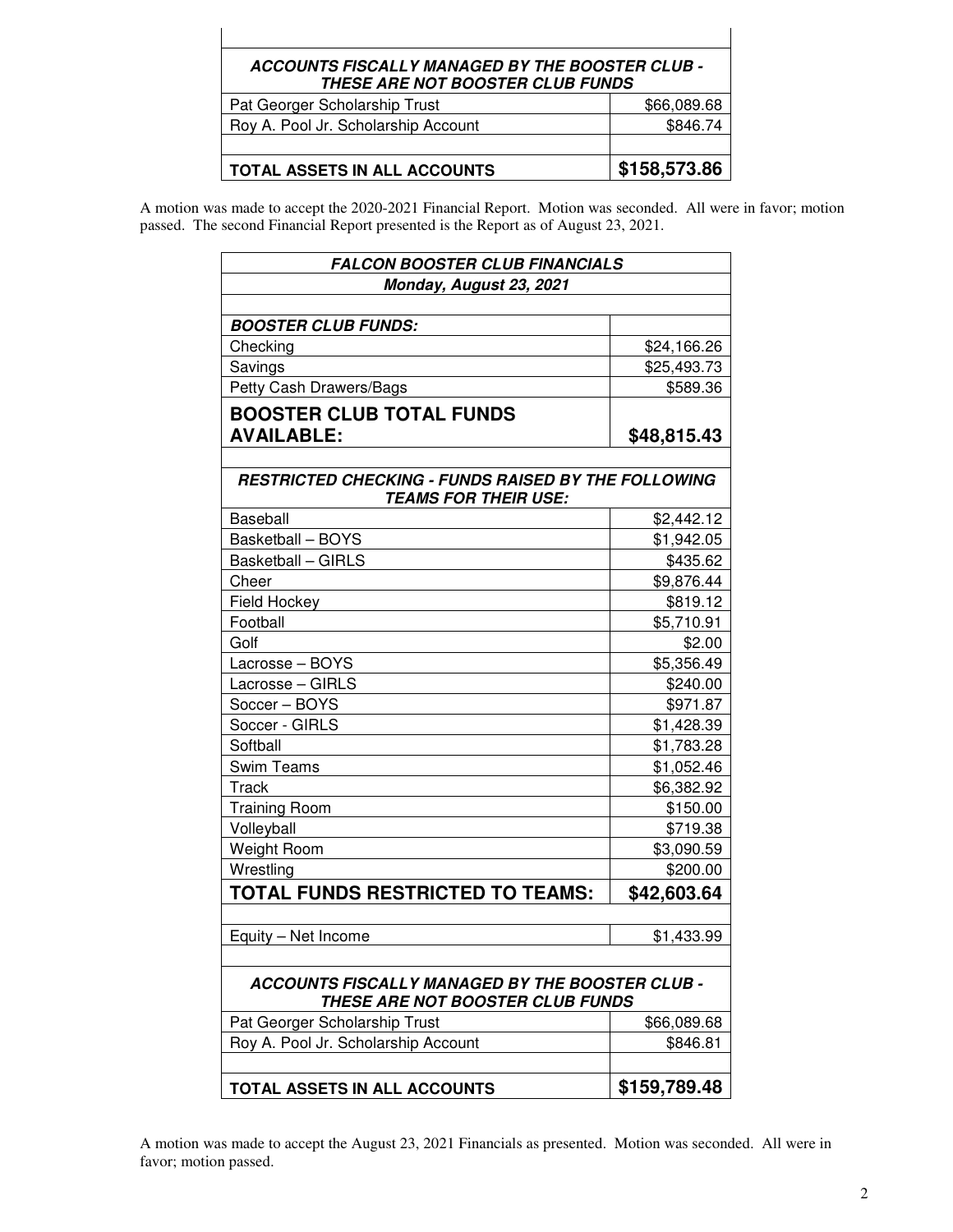B. Budget (2021-2022): A motion was made to accept the 2021-2022 Proposed Budget as amended (removing the \$12,500 Team Stipend and bringing Expenses down to \$27,950.00). Motion was seconded. All were in favor; motion passed.

|                                                                                                                                                                        |               | $\pmb{\star}$             |               |                 |               |                 |
|------------------------------------------------------------------------------------------------------------------------------------------------------------------------|---------------|---------------------------|---------------|-----------------|---------------|-----------------|
| <b>FALCON BOOSTER CLUB</b>                                                                                                                                             |               | <b>PROPOSED</b>           |               |                 |               |                 |
| * PROPOSED* BUDGET vs.<br><b>ACTUAL</b>                                                                                                                                |               | <b>** BUDGET</b><br>$***$ |               |                 |               |                 |
| Monday, August 23, 2021                                                                                                                                                | 2021-2022     | 2021-2022                 | 2020-2021     | 2020-2021       | 2019-2020     | 2019-2020       |
|                                                                                                                                                                        | <b>ACTUAL</b> |                           | <b>ACTUAL</b> | <b>BUDGETED</b> | <b>ACTUAL</b> | <b>BUDGETED</b> |
| <b>ORDINARY INCOME:</b>                                                                                                                                                |               |                           |               |                 |               |                 |
| <b>FUNDRAISING 2021-2022</b>                                                                                                                                           | \$2,000.00    | \$2,500.00                | \$630.60      | \$10,000.00     | \$5,850.01    | \$15,800.00     |
| \$10k Virtual Raffle Proceeds                                                                                                                                          |               | \$12,000.00               | \$10,105.23   | \$0.00          | \$0.00        | \$0.00          |
| 50/50 Raffles At Games                                                                                                                                                 |               | \$1,000.00                | \$0.00        | \$500.00        | \$1,025.00    | \$1,000.00      |
| Admin Fees/Bank Fees Collected                                                                                                                                         |               | \$50.00                   | \$60.00       | \$100.00        | \$120.00      | \$100.00        |
| Sponsorships                                                                                                                                                           |               |                           | \$0.00        | \$1,000.00      | \$5,542.21    | \$4,000.00      |
| Booster Club Membership Dues                                                                                                                                           | \$1,060.00    | \$2,000.00                | \$570.00      | \$2,000.00      | \$1,150.00    | \$1,000.00      |
| Concessions                                                                                                                                                            | (\$180.64)    | \$10,000.00               | \$6,163.28    | \$9,000.00      | \$14,959.18   | \$16,000.00     |
| Donations                                                                                                                                                              |               | \$1,000.00                | \$1,135.00    | \$1,000.00      | \$1,805.00    | \$1,000.00      |
| Interest                                                                                                                                                               | \$3.29        | \$35.00                   | \$35.06       | \$50.00         | \$64.74       | \$0.00          |
| Gold Cup (Spring)                                                                                                                                                      |               | \$2,000.00                | \$1,000.00    | \$0.00          | \$0.00        | \$2,500.00      |
| International Gold Cup (Fall) 1/2 to<br>Booster Club & 1/2 to Team Volunteers                                                                                          |               | \$1,000.00                | \$0.00        | \$0.00          | \$1,701.00    | \$2,000.00      |
| Spirit Wear (Appr. \$<br>in paid<br>inventory                                                                                                                          | \$255.00      | \$250.00                  | \$30.00       | \$1,000.00      | \$410.00      | \$0.00          |
| <b>INCOME TOTALS</b>                                                                                                                                                   | \$3,137.65    | \$31,835.00               | \$19,729.17   | \$24,650.00     | \$32,627.14   | \$43,400.00     |
|                                                                                                                                                                        |               |                           |               |                 |               |                 |
| <b>EXPENSES:</b>                                                                                                                                                       |               |                           |               |                 |               |                 |
| <b>Activities Director Conference</b>                                                                                                                                  | \$512.96      | \$1,800.00                | \$446.48      | \$2,000.00      | \$447.00      | \$1,500.00      |
| Awards Ceremony's (Fall/Winter/Spring)<br>Recognition Boards/Hall of Fame/Chenille                                                                                     | \$1,190.70    | \$2,000.00                | \$335.95      | \$2,500.00      | \$3,370.27    | \$2,500.00      |
| Letters, Pins/Bars)                                                                                                                                                    |               |                           |               |                 |               |                 |
| Bank Fees (NSF Checks)                                                                                                                                                 |               | \$100.00                  | \$10.00       | \$100.00        | \$30.00       | \$100.00        |
| <b>Bad Debt</b>                                                                                                                                                        |               | \$0.00                    | \$0.00        | \$0.00          | \$750.00      |                 |
| <b>Coaches Clinics</b><br>Gold Cup Expenses - ELIMINATE                                                                                                                |               | \$2,500.00                | \$0.00        | \$0.00          | \$1,405.46    | \$2,500.00      |
| <b>LINE???</b>                                                                                                                                                         | ELIMINATE?    | ELIMINATE?                | \$0.00        | \$0.00          | \$112.15      | \$300.00        |
| VIAAA + VHSCA Membership Fees                                                                                                                                          |               | \$2,550.00                | \$255.00      | \$2,000.00      | \$1,620.00    | \$2,500.00      |
| Repairs & Maintenance (Golf Cart, Minor<br><b>Concession Building Repairs)</b>                                                                                         |               | \$1,000.00                | \$0.00        | \$1,500.00      | \$0.00        | \$1,500.00      |
| General Operating (Includes all Misc.<br>Expenses such as Stamps, Office<br>Supplies, Insurance Premiums, Bond<br>Insurance, Tax Prep Fees, BJ's<br>Memberships, etc.) |               | \$3,500.00                | \$2,299.42    | \$3,500.00      | \$3,344.44    | \$3,000.00      |
| <b>LONG TERM GOAL</b>                                                                                                                                                  |               |                           |               |                 |               |                 |
| Scholarships - FALCON BOOSTER<br><b>CLUB</b>                                                                                                                           |               | \$8,000.00                | \$8,000.00    | \$8,000.00      | \$11,000.00   | \$8,000.00      |
| Scholarships - Roy A. Pool, Jr. (FAMILY<br>FUNDS THIS SCHOLARSHIP)                                                                                                     |               | \$500.00                  | \$500.00      | \$500.00        | \$500.00      | \$500.00        |
| State Championship Ring Contribution<br>(Does NOT Accumulate year after year)                                                                                          |               | \$2,500.00                | \$2,500.00    | \$2,500.00      | \$0.00        | \$2,500.00      |
| Team Stipends + Additional Requests                                                                                                                                    |               | \$12,500.00               | \$10,419.21   | \$0.00          | \$18,926.53   | \$12,500.00     |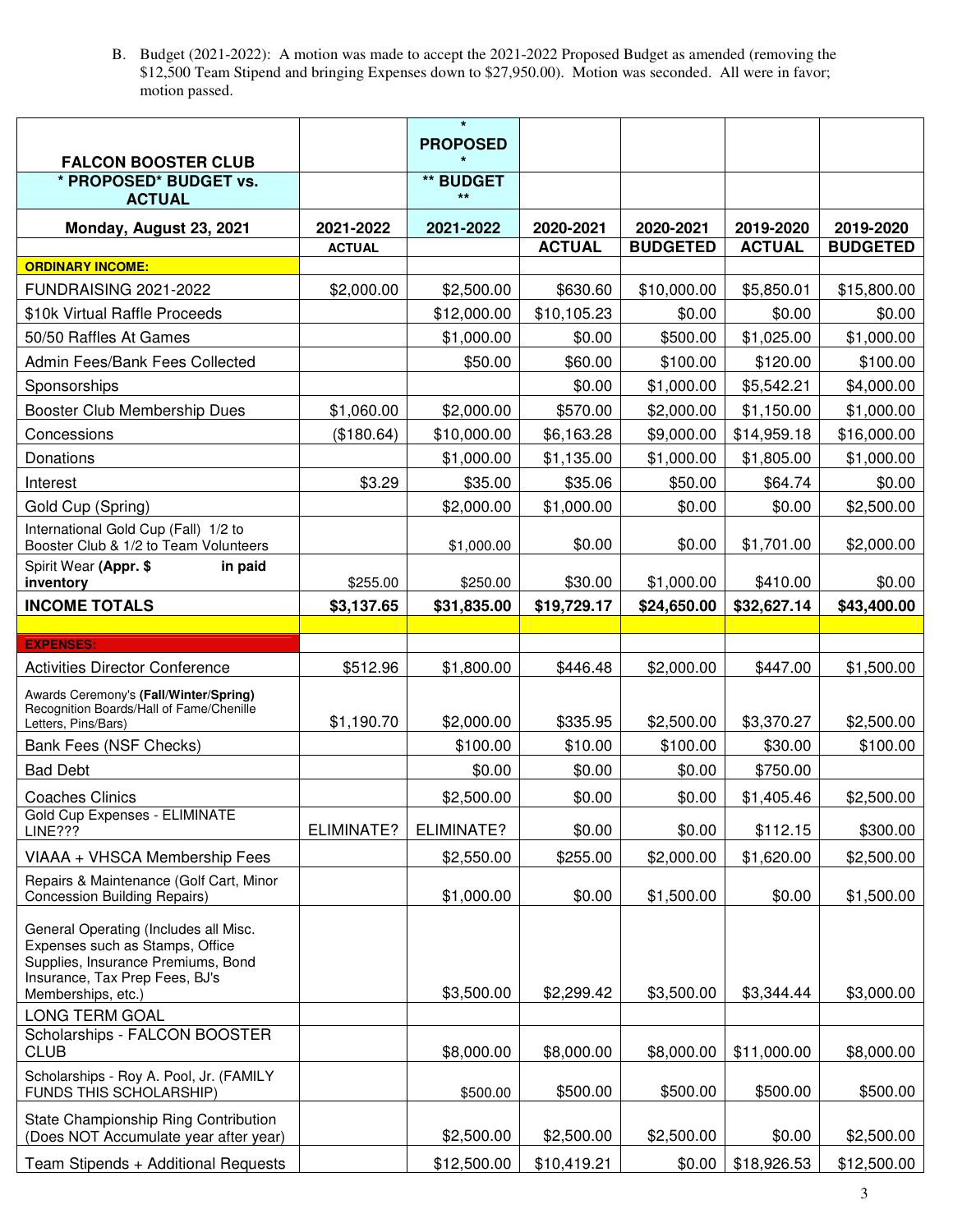| <b>TOTAL INCOME:/LOSS</b>            | \$1,433.99 | (\$8,615.00) | $-$ \$8,235.89 | $-$ \$3,950.00 | \$15,227.71 | <b>BALANCED</b> |
|--------------------------------------|------------|--------------|----------------|----------------|-------------|-----------------|
| <b>EXPENSES TOTALS</b>               | \$1,703.66 | \$40,450.00  | \$27,965.06    | \$28,600.00    | \$47,854.85 | \$43,400.00     |
| Weight Room                          |            | \$500.00     | \$500.00       | \$500.00       | \$0.00      | \$500.00        |
| Training (Athletic Trainer) Supplies |            |              |                | \$500.00       | \$0.00      | \$500.00        |
| Hudl Hudl - Video Recording Service  |            | \$3,000.00   | \$2,699.00     | \$5,000.00     | \$6,349.00  | \$5,000.00      |

Tammy reported that the budget was made with the intention of having a "normal" year. Needs over wants is what is priority this year. Fundraising has been affected due to Covid-19, and the Board is looking for more ideas for fundraising events.

#### V. Committee Reports

- A. Membership (Mary Kay Anderson): As of today, there are 63 members: 15 Board/Officers, 32 coaches/Activities Director/Assistant Activities Director, and 16 parents or community members. Membership has increased from last year. Dues have also increased to \$20 this year.
- B. Concessions (KarolAnne Wayland): Caitlin Chirasello. has volunteered and been appointed by the Board to be Committee Lead. Many volunteers are needed to run the Fall and Spring concessions and the Board discussed several ideas to encourage parents to volunteer. Two suggestions were that parents of students playing fall sports volunteer to work spring concessions and vice versa, or Varsity parents work the JV games and JV parents work the Varsity games.
- C. Other KarolAnne reviewed some of the other Committees which need to be established for this school year. A Committee needs to be created for review/revision of the Bylaws. Tammy Adgate, Mary Kay Anderson, and KarolAnne volunteered to serve on this Committee. We also need to establish a Committee for the \$10K Dinner/Dance.

#### VI. Director of Student Activities:

- A. Report: Coach Ott reported that the 2021 fall season kicked off today with field hockey and volleyball games. The golf team is middle of the pack in Districts, and they anticipate 2-3 golfers to qualify for Regionals this year. A majority of the coaches' Booster Club dues have been collected.
- B. Coaches' Reports: None

#### VII. Old Business:

- A. KarolAnne reported that the Falcon Field clean-up day was cancelled. Everything was in good shape; concessions need to be wiped down and restocked before the first game. The football concessions floors are still anticipating being redone. Coach Ott will check on status.
- B. Freshman Orientation, Meet the Athletic Department, and Meet the Teacher Nights were all successful and a great kick-off to the school year.
- C. The football program is being worked on by Coach Lamper's marketing class and is hopeful it will be done by Homecoming.
- D. Grants/Fundraising: Tammy reported that as of today \$146.45 has been collected from the GotSneakers fundraiser. We are expecting one more check but don't feel it was a very successful. KarolAnne noted that the Board will continue to come up with ideas for more fundraising events.
- E. Other Polo Parking: Beth Howser reported that the teams and parents did an amazing job supporting the events. The  $4<sup>th</sup>$  of July event brought in \$400 and that amount went straight to the Boosters Club.

#### VIII. New Business:

- A. Homecoming Parade/Float: KarolAnne reported that the school is planning on holding the parade on Thursday, September 2. KarolAnne asked for a volunteer to take the lead for the Booster's float. There didn't seem to be any interest, therefore, the Booster Club will not have a float for the Homecoming Parade.
- B. International Gold Cup (October 23, 2021): A new lead is needed to head up this event.